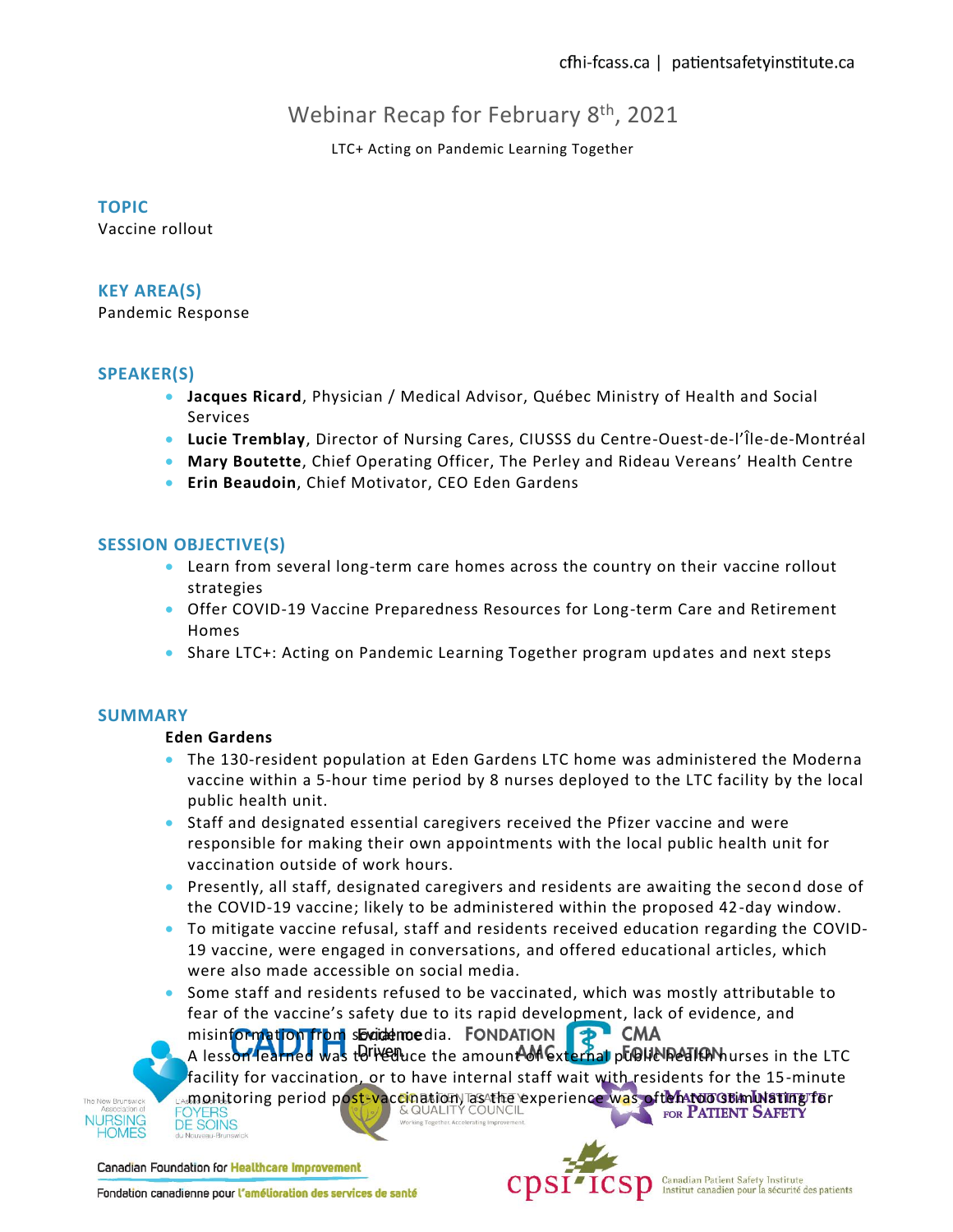resident's suffering from dementia and led to some responsive behaviours. Another key takeaway was to vaccinate residents at a slower pace and to remember that "they don't live at our workplace, we work at their home".

## **The Perley and Rideau Veterans' Health Centre**

- 96% of residents, as well as willing staff and designated caregivers, were administered both the Pfizer and Biotech vaccine. Residents were vaccinated on-site by LTC staff, whereas staff and caregivers were vaccinated off-site, through a local hospital and public health unit.
- Their approach to vaccine rollout was based on the following behavioural science principles: to make the vaccine easy to receive, normalizing COVID-19 vaccination, and encouraging vaccination through personal-values. This included leveraging social media, established communication channels, peer champions, involvement of pharmacy providers, and their pre-established vaccination opt-in program.
- A takeaway noted for the second dose of the vaccine would be that the literature demonstrates stronger, common side effects (i.e. low-grade fever, body ache, fatigue, sore arm), so to anticipate an uptake in staff sick calls and those testing positive for COVID-19 afterwards.

# **CIUSSS du Centre-Ouest-de-l'Île-de-Montréal**

- The region was part of a pilot project responsible for immunizing residents in December 2020. One LTC home in the pilot project had a rapid vaccine rollout and was given only 10 days to prepare to receive 2,225 doses of the COVID-19 vaccine for their 305 residents and staff working in the region.
- During the pilot project, the Pfizer vaccine was administered to residents on site by LTC staff over a 3-day period starting on December 14<sup>th</sup>, 2020, and staff were immunized over a 7-day period.
- Due to the rapid and unique nature of their vaccine rollout, staff underwent quick training, which included simulations by pharmacists regarding dry ice manipulation. Pharmacists were heavily involved in the vaccine rollout and were responsible for conserving and managing the vaccines, and undertaking follow-ups.
- An important lesson learned from their pilot project is that there are currently many unknowns, which makes planning a challenge and creates a need for flexibility and agility. For example, one such challenge is the short notice given as to when and how many doses will be delivered to a given facility. A second takeaway would be to undergo some risk management and build more enthusiasm among staff and residents regarding vaccination; particularly given that there are no policies in place to enforce vaccination.
- Factors that played a part in vaccine refusal included, fears around the vaccine being developed too quickly, uncertainty of being guaranteed to receive a second dose within 42 days, and general concern due to public opinion or misinformation spread on social media.
- The health region now has 8,800 vaccinated residents and staff using both the Pfizer and Moderna vaccine.